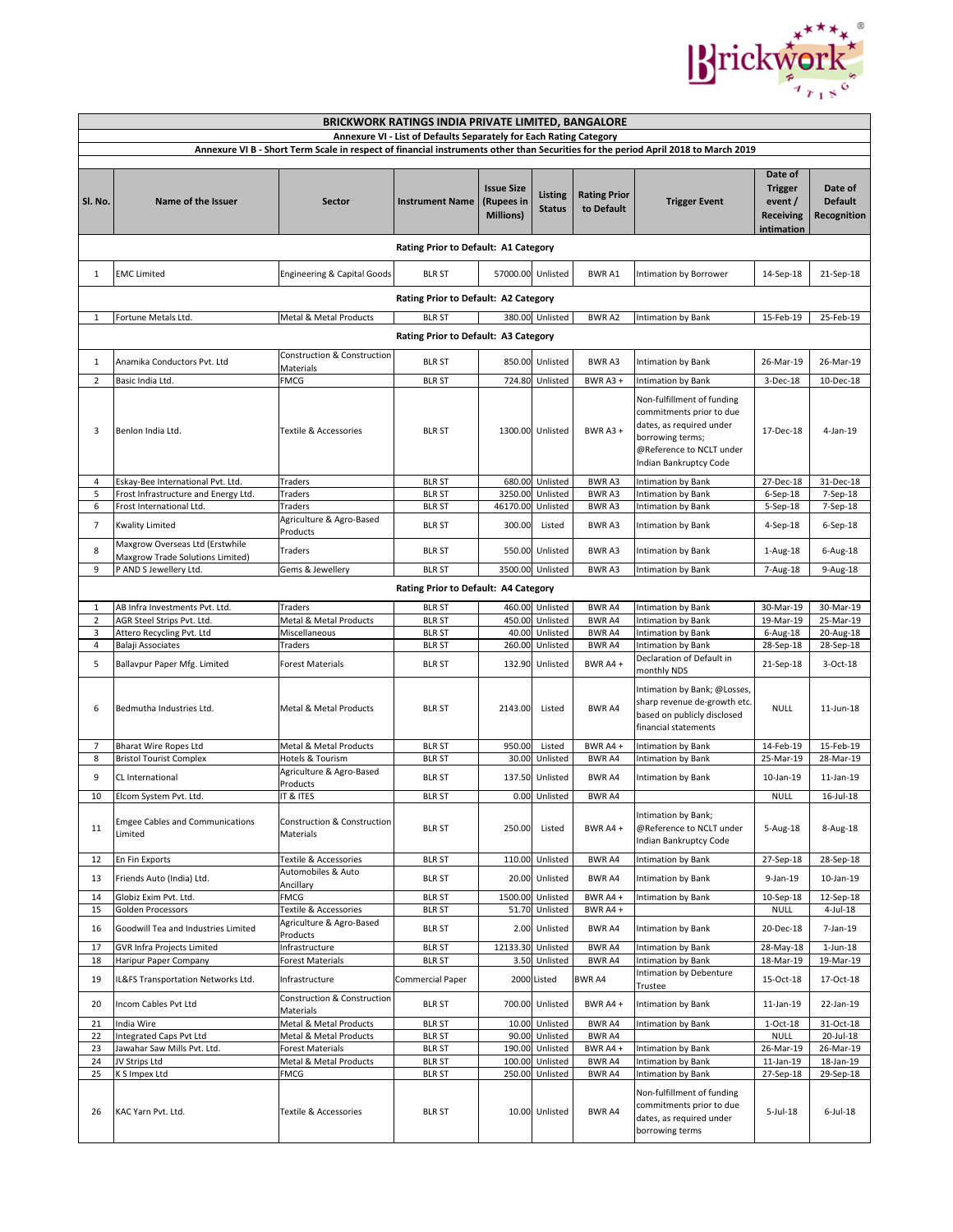| 27 | Kailash Marble Industries Pvt. Ltd.                                 | Construction & Construction<br>Materials | <b>BLR ST</b> |          | 51.10 Unlisted   | BWR A4        | Intimation by Bank                                                                                                                                                     | 18-Jan-19    | 23-Jan-19       |
|----|---------------------------------------------------------------------|------------------------------------------|---------------|----------|------------------|---------------|------------------------------------------------------------------------------------------------------------------------------------------------------------------------|--------------|-----------------|
| 28 | Kaneria Granito Ltd.                                                | Construction & Construction<br>Materials | <b>BLR ST</b> |          | 140.00 Unlisted  | <b>BWR A4</b> | Intimation by Bank                                                                                                                                                     | 27-Mar-19    | 28-Mar-19       |
| 29 | Karpaga Vinayaga & Company                                          | Traders                                  | <b>BLR ST</b> |          | 270.00 Unlisted  | BWR A4        | Intimation by Bank                                                                                                                                                     | 27-Sep-18    | 28-Sep-18       |
| 30 | Kaur Sain Spinners Ltd.                                             | Textile & Accessories                    | <b>BLR ST</b> |          | 80.00 Unlisted   | BWR A4        | Information availability risk<br>due to non-submission of<br>required data to undertake a<br>proper review, existing<br>liquidity issues and non-<br>submission of NDS | 12-Jul-18    | 13-Jul-18       |
| 31 | KJ Infrastructure Projects India Pvt. Ltd.                          | <b>Engineering &amp; Capital Goods</b>   | <b>BLR ST</b> |          | 350.00 Unlisted  | BWR A4        | Intimation by Bank                                                                                                                                                     | 31-Dec-18    | $2$ -Jan-19     |
| 32 | KKK Cotspin Pvt. Ltd.                                               | Textile & Accessories                    | <b>BLR ST</b> |          | 21.50 Unlisted   | BWR A4        |                                                                                                                                                                        | <b>NULL</b>  | 20-Jul-18       |
| 33 | KND Engineering Technologies Ltd                                    | <b>Engineering &amp; Capital Goods</b>   | <b>BLR ST</b> | 550.00   | Listed           | BWR A4        | Intimation by Bank                                                                                                                                                     | 5-Sep-18     | 6-Sep-18        |
| 34 | Lakeland Chemicals (India) Ltd.                                     | Chemicals & Chemical<br>Products         | <b>BLR ST</b> | 50.00    | Unlisted         | BWR A4        | Intimation by Bank                                                                                                                                                     | NULL         | $3-Apr-18$      |
| 35 | Lakshmi Precision Screws Ltd.                                       | <b>Engineering &amp; Capital Goods</b>   | <b>BLR ST</b> | 907.00   | Listed           | BWR A4        | Reference to NCLT under<br>Indian Bankruptcy Code                                                                                                                      | $2$ -Aug-18  | $2$ -Aug-18     |
| 36 | Lanco Amarkantak Power Ltd.                                         | Power                                    | <b>BLR ST</b> |          | 9564.30 Unlisted | BWR A4        | Reference to NCLT under<br>Indian Bankruptcy Code                                                                                                                      | 27-Sep-18    | 28-Sep-18       |
| 37 | <b>LCG Industries Limited</b>                                       | Engineering & Capital Goods              | <b>BLR ST</b> |          | 30.00 Unlisted   | BWR A4        | Intimation by Bank                                                                                                                                                     | 3-Oct-18     | 4-Oct-18        |
| 38 | Lord Shiva Construction Company<br>Private Limited                  | Infrastructure                           | <b>BLR ST</b> |          | 120.00 Unlisted  | BWR A4        | <b>Annual Results</b>                                                                                                                                                  | 12-Nov-18    | 1-Feb-19        |
| 39 | Mammon Concast Pvt. Ltd.                                            | <b>Metal &amp; Metal Products</b>        | <b>BLR ST</b> | 40.00    | Unlisted         | BWR A4        | Intimation by Bank                                                                                                                                                     | 11-Mar-19    | 15-Mar-19       |
| 40 | McNally Bharat Engineering Company<br>Ltd.                          | <b>Engineering &amp; Capital Goods</b>   | <b>BLR ST</b> | 31906.50 | Listed           | BWR A4        | Auditor's comments in Audit<br>Report about past defaults<br>and continuation                                                                                          | 28-Sep-18    | 4-Oct-18        |
| 41 | Metalore Overseas Pvt. Ltd                                          | <b>FMCG</b>                              | <b>BLR ST</b> | 160.00   | Unlisted         | BWR A4        | Intimation by Bank                                                                                                                                                     | 27-Sep-18    | 29-Sep-18       |
| 42 | Mittal Corp Ltd.                                                    | Metal & Metal Products                   | <b>BLR ST</b> |          | 4478.00 Unlisted | BWR A4        | Intimation by Borrower                                                                                                                                                 | 12-Apr-18    | 16-Apr-18       |
| 43 | Modern Foods                                                        | <b>FMCG</b>                              | <b>BLR ST</b> |          | 0.00 Unlisted    | BWR A4        | <b>Annual Results</b>                                                                                                                                                  | 7-Feb-19     | 12-Feb-19       |
| 44 | Neev Infrastructure Pvt Ltd                                         | Engineering & Capital Goods              | <b>BLR ST</b> |          | 850.00 Unlisted  | BWR A4        | Intimation by Bank                                                                                                                                                     | 27-Nov-18    | 28-Nov-18       |
| 45 | Newgen Specialty Plastics Ltd.                                      | Chemicals & Chemical<br>Products         | <b>BLR ST</b> |          | 180.00 Unlisted  | BWR A4        | Intimation by Borrower                                                                                                                                                 | 18-Apr-18    | 19-Apr-18       |
| 46 | NSL Krishnaveni Sugars Limited                                      | Agriculture & Agro-Based<br>Products     | <b>BLR ST</b> |          | 1420.60 Unlisted | BWR A4        |                                                                                                                                                                        | <b>NULL</b>  | $6$ -Jul-18     |
| 47 | <b>NSL Sugars Limited</b>                                           | Agriculture & Agro-Based<br>Products     | <b>BLR ST</b> |          | 781.20 Unlisted  | BWR A4        |                                                                                                                                                                        | <b>NULL</b>  | $6$ -Jul-18     |
| 48 | Olive Lifesciences Pvt Ltd                                          | Pharma & Healthcare                      | <b>BLR ST</b> | 300.00   | Unlisted         | BWR A4        | Intimation by Bank                                                                                                                                                     | 27-Sep-18    | 28-Sep-18       |
| 49 | Olympic Oil Industries Ltd                                          | Traders                                  | <b>BLR ST</b> | 4850.00  | Listed           | BWR A4+       | Intimation by Bank                                                                                                                                                     | 4-Sep-18     | 7-Sep-18        |
| 50 | OSIL Exports Ltd. (Erstwhile Om Sakk<br>(India) Industries Limited) | <b>Forest Materials</b>                  | <b>BLR ST</b> |          | 405.50 Unlisted  | BWR A4        |                                                                                                                                                                        | <b>NULL</b>  | 28-Jun-18       |
| 51 | Paragon Cable Industries Pvt. Ltd.                                  | Chemicals & Chemical<br>Products         | <b>BLR ST</b> |          | 20.00 Unlisted   | BWR A4        | Intimation by Bank                                                                                                                                                     | 29-Oct-18    | 2-Nov-18        |
| 52 | Pasad Impex Pvt. Ltd.                                               | Metal & Metal Products                   | <b>BLR ST</b> |          | 150.00 Unlisted  | BWR A4        | Intimation by Bank                                                                                                                                                     | 14-Mar-19    | 15-Mar-19       |
| 53 | Patidar Wood Pvt. Ltd.                                              | Traders                                  | <b>BLR ST</b> |          | 80.00 Unlisted   | BWR A4        | CBI case about bank fraud                                                                                                                                              | 22-Nov-18    | 23-Nov-18       |
| 54 | Patidar Wood Works                                                  | Traders                                  | <b>BLR ST</b> |          | 150.00 Unlisted  | BWR A4        | <b>Intimation by Bank</b>                                                                                                                                              | 27-Sep-18    | 28-Sep-18       |
| 55 | Petrolube India Ltd                                                 | Automobiles & Auto<br>Ancillary          | <b>BLR ST</b> |          | 350.00 Unlisted  | BWR A4        | Intimation by Bank                                                                                                                                                     | 6-Aug-18     | 8-Aug-18        |
| 56 | Power Engineering (India) Pvt. Ltd.                                 | Power                                    | <b>BLR ST</b> |          | 300.00 Unlisted  | BWR A4        | Intimation by Bank                                                                                                                                                     | 29-Mar-19    | 29-Mar-19       |
| 57 | Prabhat Saw Mill                                                    | Traders                                  | <b>BLR ST</b> |          | 400.00 Unlisted  | BWR A4        | CBI case about bank fraud                                                                                                                                              | 22-Nov-18    | 23-Nov-18       |
| 58 | Punjab Basmati Rice Ltd                                             | <b>FMCG</b>                              | <b>BLR ST</b> |          | 1460.00 Unlisted | BWR A4        | Reference to NCLI under<br>Indian Bankruptcy Code                                                                                                                      | 14-Mar-19    | 15-Mar-19       |
| 59 | PVN Fabrics Pvt. Ltd.                                               | Miscellaneous                            | <b>BLR ST</b> |          | 182.00 Unlisted  | BWR A4        | Intimation by Bank                                                                                                                                                     | $11$ -Jan-19 | $11$ -Jan- $19$ |
| 60 | Ramkrishna Tea Factory                                              | <b>FMCG</b>                              | <b>BLR ST</b> |          | 1.80 Unlisted    | BWR A4        | Intimation by Bank                                                                                                                                                     | 28-Feb-19    | 28-Mar-19       |
| 61 | Ratan Prakashan Mandir                                              | Education                                | <b>BLR ST</b> |          | 10.00 Unlisted   | BWR A4        | Intimation by Bank                                                                                                                                                     | $2$ -Jul-18  | 17-Jul-18       |
| 62 | RattanIndia Power Ltd - Phase II<br>(Amravati)                      | Power                                    | <b>BLR ST</b> | 800.00   | Unlisted         | BWR A4        | Intimation by Bank                                                                                                                                                     | 15-Apr-18    | $2-May-18$      |
| 63 | RattanIndia Power Ltd.                                              | Power                                    | <b>BLR ST</b> | 8700.00  | Listed           | BWR A4        | Intimation by Bank                                                                                                                                                     | 15-Apr-18    | $2-May-18$      |
| 64 | Real Grow EximsPvt Ltd                                              | Agriculture & Agro-Based<br>Products     | <b>BLR ST</b> | 20.00    | Unlisted         | BWR A4        | Intimation by Bank                                                                                                                                                     | 2-Aug-18     | 8-Aug-18        |
| 65 | RIA Constructions Ltd.                                              | <b>Real Estate</b>                       | <b>BLR ST</b> |          | 20.00 Unlisted   | BWR A4        | Public Disclosure by Company<br>of positive or negative<br>developments to Stock<br>Exchange etc.                                                                      | 11-Dec-18    | 9-Jan-19        |
| 66 | Richa Industries Ltd.                                               | Textile & Accessories                    | <b>BLR ST</b> | 750.00   | Listed           | BWR A4        | Public Disclosure by Company<br>of positive or negative<br>developments to Stock<br>Exchange etc.                                                                      | 17-Jul-18    | 17-Jul-18       |
| 67 | Royal Kitchen Appliances Pvt. Ltd.                                  | Consumer Durables                        | <b>BLR ST</b> |          | 35.50 Unlisted   | BWR A4        | Non-fulfillment of funding<br>commitments prior to due<br>dates, as required under<br>borrowing terms                                                                  | 30-Apr-18    | $2-May-18$      |
| 68 | Ruchi Global Ltd.                                                   | Traders                                  | <b>BLR ST</b> |          | 3284.40 Unlisted | BWR A4+       | Intimation by Bank                                                                                                                                                     | 6-Sep-18     | 7-Sep-18        |
| 69 | S K Construction Company                                            | Real Estate                              | <b>BLR ST</b> |          | 30.00 Unlisted   | BWR A4        | Intimation by Bank                                                                                                                                                     | 28-Sep-18    | $1-Oct-18$      |
| 70 | Sadhana Packaging Pvt. Ltd.                                         | Miscellaneous                            | <b>BLR ST</b> |          | 0.00 Unlisted    | BWR A4        | Intimation by Bank                                                                                                                                                     | 14-Jan-19    | 13-Feb-19       |
| 71 | Satia Synthetics Ltd                                                | Textile & Accessories                    | <b>BLR ST</b> |          | 170.00 Unlisted  | BWR A4        | Intimation by Bank                                                                                                                                                     | 28-Jan-19    | 29-Jan-19       |
| 72 | Satramdas & Co.                                                     | Traders                                  | <b>BLR ST</b> |          | 70.00 Unlisted   | BWR A4+       | Intimation by Bank                                                                                                                                                     | 28-Sep-18    | 29-Sep-18       |
| 73 | Shinago Exim Pvt. Ltd.                                              | Traders                                  | <b>BLR ST</b> |          | 80.00 Unlisted   | BWR A4        | CBI case about bank fraud                                                                                                                                              | 22-Nov-18    | 23-Nov-18       |
|    |                                                                     |                                          |               |          |                  |               |                                                                                                                                                                        |              |                 |